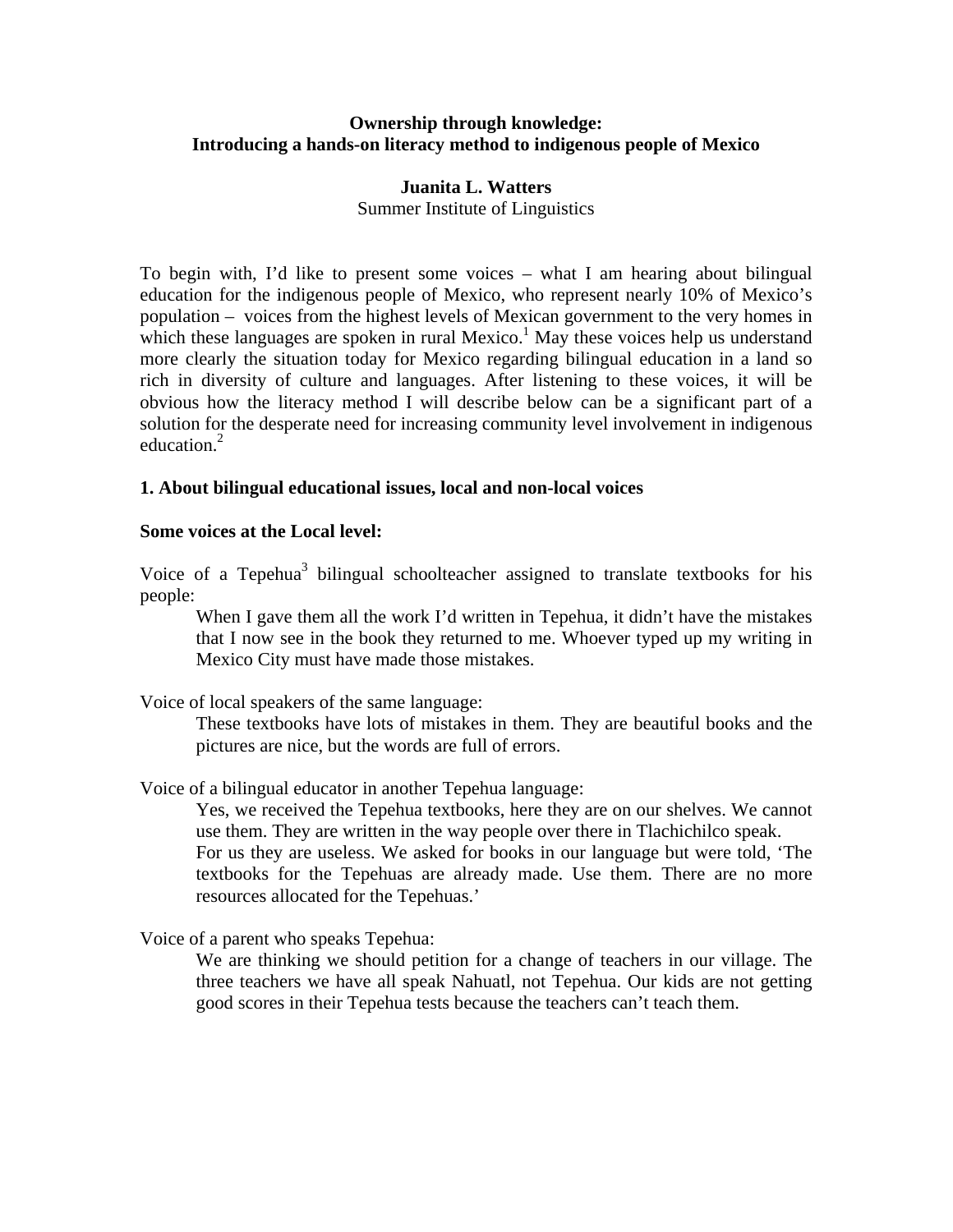Voice of a bilingual kindergarten teacher, in Tepehua (in the hearing of the mothers who were doing school yard cleanup):

Children, think about how lucky you are. Your parents did not have teachers who spoke Tepehua. They were punished if they spoke Tepehua in school. But here you have no fear of punishment. With love and kindness we teach you and you can speak Tepehua and Spanish.

A mother responded:

Yes that is true. We suffered because the teacher struck us if we spoke Tepehua.

### **Some Non-local voices**

Voice of a indigenous person in a high office in indigenous education in Mexico City, upon seeing materials created via SIL work:

It would be really nice to have the freedom and time to create materials in my own language, according to any way I wished.

Voice of a top official in indigenous education in Mexico City:

What is important is that people on the local levels get together to decide how to write their languages. This should not be a top-down decision. And meanwhile, until the final decisions are made on how to write these languages, people should go ahead and keep writing, making materials in their languages.

Voice of a indigenous person in a high office in indigenous education in Mexico City: We know there are more than 56 languages in Mexico, but we do not have the resources to prepare textbooks in more languages, so we are working with these.

Voice of the government of Mexico, in the General Law of Linguistic Rights of the Indigenous People:<sup>4</sup>

*ARTÍCULO 4. Las lenguas indígenas que se reconozcan en los términos de la presente Ley y el español son lenguas nacionales por su origen histórico, y tienen la misma validez en su territorio, localización y contexto en que se hablen.* 

This new law states in article four that the indigenous languages and Spanish are all national languages and are of equal worth where they are spoken.

*ARTÍCULO 9. Es derecho de todo mexicano comunicarse en la lengua de la que sea hablante, sin restricciones en el ámbito público o privado, en forma oral o escrita, en todas sus actividades sociales, económicas, políticas, culturales, religiosas y cualesquiera otras.* 

Article nine declares the right of every Mexican to communicate in the language they speak, without restriction, in public or private domain, in oral or written form, in all activities, whether social, economic, political, cultural, religious or anything else.

Voice of a Zapotec teenager:

If I'd known about this Law of Linguistic Rights, I'd have shown it to that teacher I had last year who punished us for speaking Zapotec in class.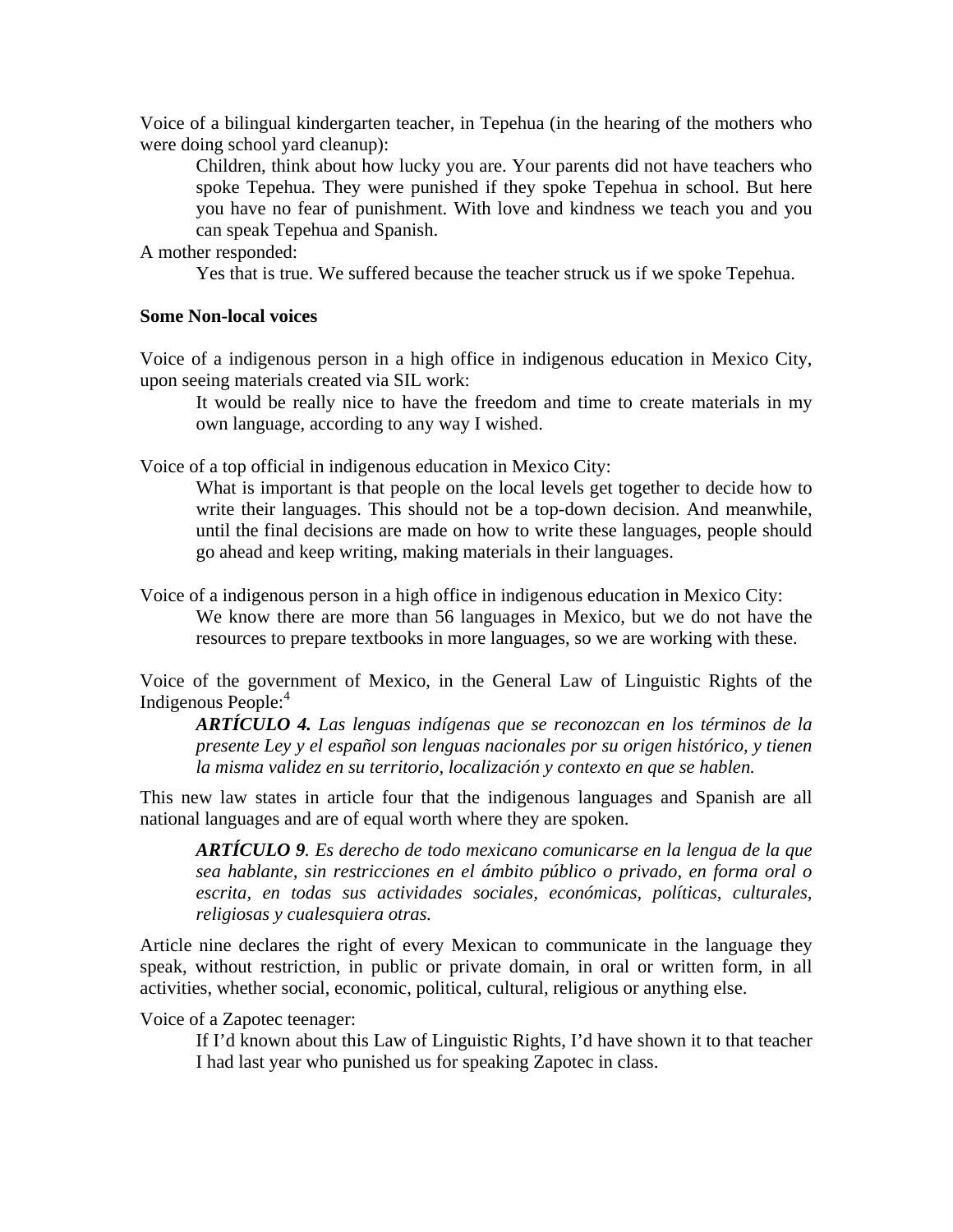#### 2. **About adequate training needed for bilingual teachers**

Voice of a school director involved in innovative redesigning of the bilingual school program in his town:

I long for the freedom to create curriculum that is relevant to us as Purepecha, course material to teach our children from this world right here in which we live, and how we know it. Instead we have to work with a structure imposed on us from Mexico City. And many of our own teachers, at least 80%, don't even want to speak (our language). This program is a start, but it is being carried out so far in only three of our schools, out of 850 in our region.

Voice of a bilingual school teacher, and director of a bilingual school in northern Veracruz, speaking to me in Tepehua:

We are still trying to figure out the best way to write our language. The linguist sent to us (from the state capital) wants us to write (a certain sound) like thus. But when we try to write that way, we get confused. Truly, we would like to get some help on this. Your way of writing makes a lot of sense. The books your team has made are easy to read. We have never had the training we need to help us understand our language. We would like to learn.

Voice of a graduate from the masters in linguistics program in CIESAS in Mexico City: How is it, that at our National Pedagogical University, which trains our bilingual teachers, there is still no program of linguistics, no preparation of future teachers to study or understand their own languages. Yet they are expected to know how to teach in their languages and about their languages, simply because they speak it.

Voice of an indigenous person, a Ph.D. student currently studying in the US:

The reason the bilingual schoolteachers do not know how to write their language is they have not studied linguistics like I have. I understand much more how my language works and how it should be written because of the linguistic training I have had.

Question asked of a speaker, at the conference celebrating the International Day of the Mother Tongue in Mexico City:

'What methods are being used for literacy for the indigenous peoples?' Answer: 'We don't really have a method, we just practice reading and writing.'<sup>5</sup>

Voice of Andres Hasler – Mexican linguist, in an open letter to the Associación Mexicana de Lingüística Aplicada:

*Existe un lamentable divorcio entre la ciencia lingüística (como teoría) y la asì llamada educación indígena (como práctica). …hay, entre el nombre de la "educación indígena" y su contenido, abismos insalvables.* There exists a regrettable divorce between the science of linguistics (as theory) and the so-called 'indigenous education' (as practice) …there are, between the name of 'indigenous education' and its content, unsolvable abysses.<sup>6</sup>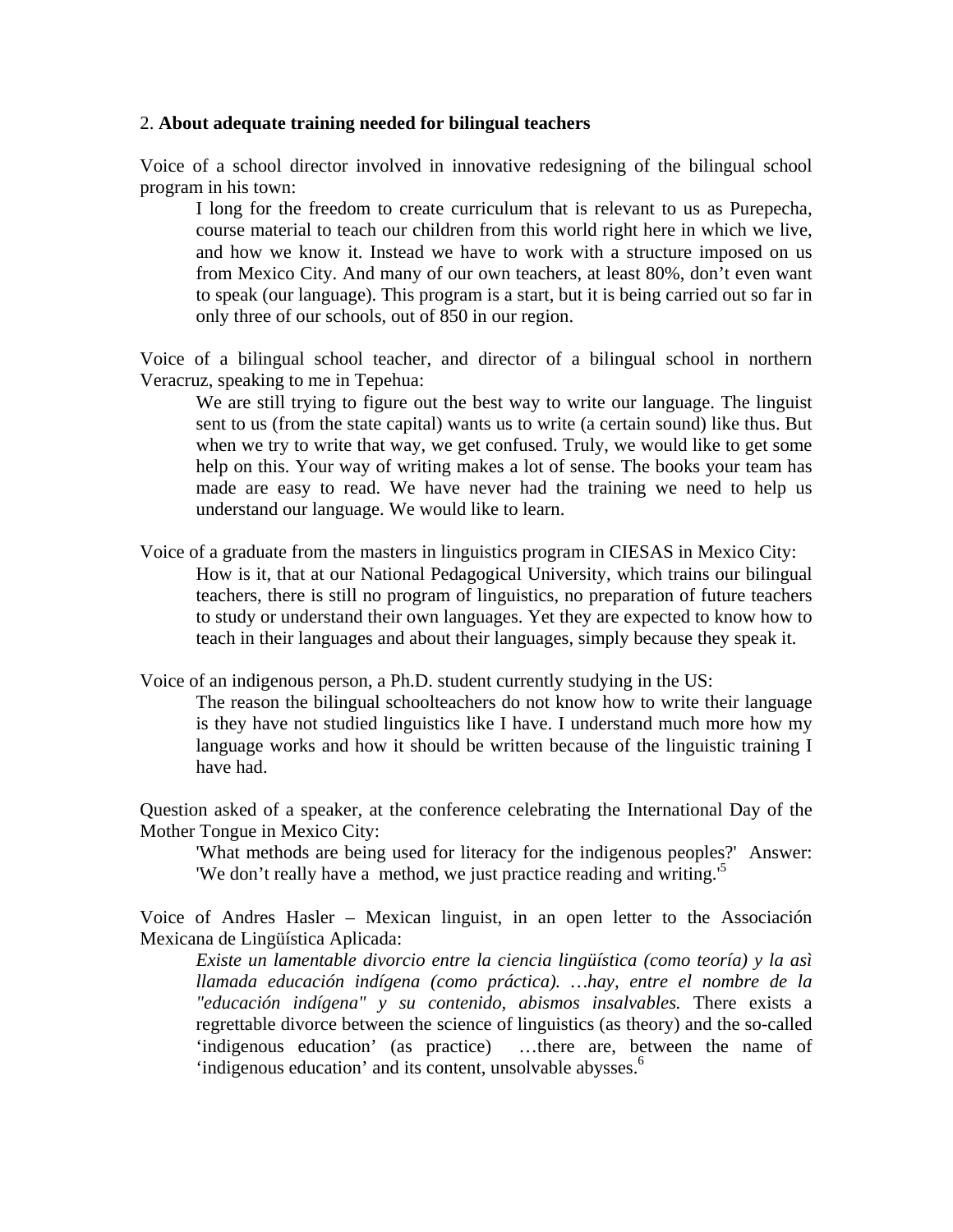### **Summary of above issues:**

Mexico has been a leader in the Americas when it comes to indigenous education. However, bilingual teachers in Mexico still face overwhelming challenges. Training is given them in Spanish, but they are expected to teach in their own languages. Children may laugh at them if they try using their own language, because Spanish is the expected language of schools. Parents may insist on their children being taught only in Spanish even in "bilingual schools" because they see no economic benefit from education in their own language. Bilingual teachers are often sent to a village where a different language than their own is spoken.<sup>7</sup> They are mandated to teach in their language, but don't have materials, or the materials they have were prepared in a related dialect they cannot understand.

The materials may actually be in their own language, but their production is supervised and edited by a person who doesn't know their language, so the final product is full of errors. Textbooks, though colorful and sometimes containing local area photos, are translated from Spanish texts. Sometimes the bilingual teachers are instructed to make their own materials, but have no preparation for reading, much less writing, their own languages. A written form of their language may not yet exist. They are often away from their family all week long, and have to travel a day or more to get home. Actual class time suffers as the teacher may leave on Thursday afternoon or Friday morning to go home, and not return until Monday. Finally, the few indigenous groups who do have representation in the academic world, for example, through establishment of the *Academia mixteca*, may have a difficult time relating orthography decisions made by an elite few outside of the language area to the various community groups where the language is actually used (cf. Lewis:1996). This is the current reality of rural bilingual education in Mexico as I and my colleagues have observed firsthand.

## **3. SIL and literacy work in indigenous languages of Mexico**

## **A. History**

While much literacy work in indigenous languages has been done by the Summer Institute of Linguistics (SIL) in Mexico, the materials produced are usually used in non-school educational contexts, because formal education in Mexico is government controlled, and SIL is an international non-governmental organization.

Over the years SIL, working with indigenous speakers and writers, has produced literacy materials for over 150 language communities of Mexico, from alphabet leaflets to entire bilingual dictionaries, from news sheets and calendars to volumes of folk stories. In the late 1970s, SIL branch policy encouraged development of transitional reading materials, instead of basic primer materials, to avoid any sense of competition with the reading and writing materials produced through governmental bilingual educational groups. The personal spiritual motivation of SIL members combined with their mostly foreign status have at times created unfortunate and unnecessary tensions between Mexican bilingual educators and SIL field workers.<sup>8</sup> However, respect for SIL publications both in Spanish and the indigenous languages and the obvious rapport of SIL fieldworkers with indigenous people because of long-term commitment to relationships and language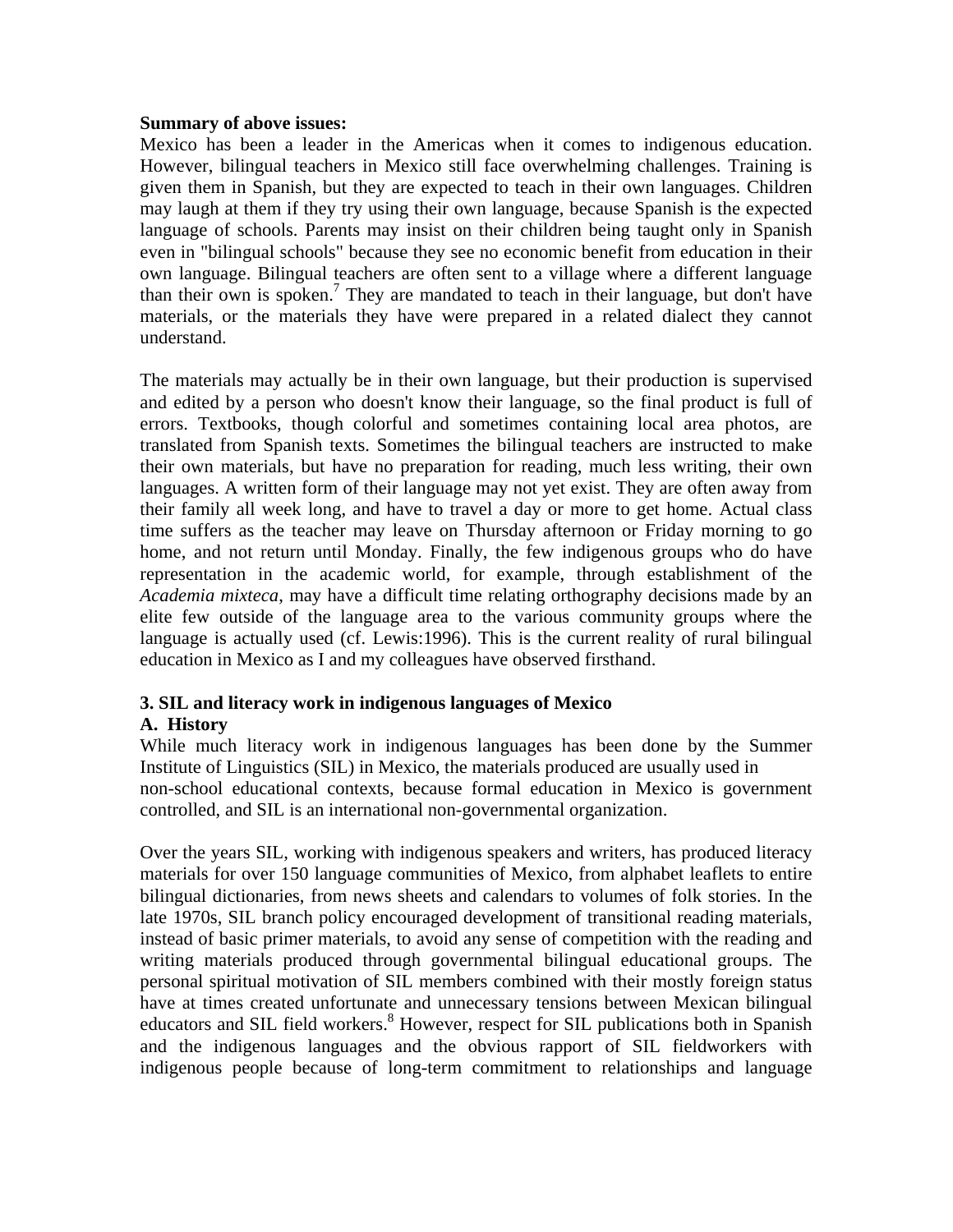projects has not gone unnoticed. New opportunities to cooperate with bilingual educators are now emerging.

## **B. My voice**

For well over twenty-five years I have been involved in various literacy projects among indigenous language groups of Mexico. I have helped prepare materials for teaching reading and writing in several languages. One of the biggest challenges in working with the indigenous speakers to prepare teaching materials in their languages is bridging the gap between literacy theories and lesson designs. Few of the indigenous people I know have been to college, most only finished elementary school or maybe did the equivalent of a year or two of high school. All their education was in Spanish.<sup>9</sup>

I observed that SIL fieldworkers working with indigenous speakers on production of literacy materials ended up being in charge of the project, not necessarily from choice but because the theoretical content of primer production was not easy to transfer to the world of indigenous speakers with less formal education. So the indigenous speakers would help by writing stories as requested, often with limited alphabet options depending on the place of the lesson in the primer. The 'outsider' actually designed and put the primer together. The whole process could take months or more often, years. Then the indigenous people had to be trained how to use the materials.

## **4. A new literacy method, and where does it fit?**

## **A. CÓMELE – a balanced literacy method**

Returning to the analogy of an abyss so eloquently described above by Andres Hasler, the unsolvable abyss between theory and practice in indigenous education, I offer a narrow, but significant bridge, a literacy method I and my colleagues have named CÓMELE (Combinación de Métodos de Lectoescritura). This is the Spanish version we adapted from what is known as M-SEM (Multi-Strategy Economy Method.)<sup>10</sup> The theory behind the method is straightforward – it is a combination of both whole language and analytical approaches to literacy.

Glenys Waters points out that there is more than one way to teach people to read, from a continuum with phonics on one side, to syllable, to word, to sentence, to whole language on the far end:

I think that… educators have helped put things in proper perspective. It should not be phonics versus whole language, or phonics versus word, or syllable versus whole language, but a recognition that each way of teaching reading has something important to contribute. The different reading skills need to be taught in a balanced way, i.e., skills linked with reading for meaning. (Waters:1988)

The four basic elements to a strong literacy method address not only reading skills but also writing skills. They include both the whole language and the analytical approaches, which are also known as the Top-Down and Bottom-Up approaches, as in the diagram below (Rempel:1994):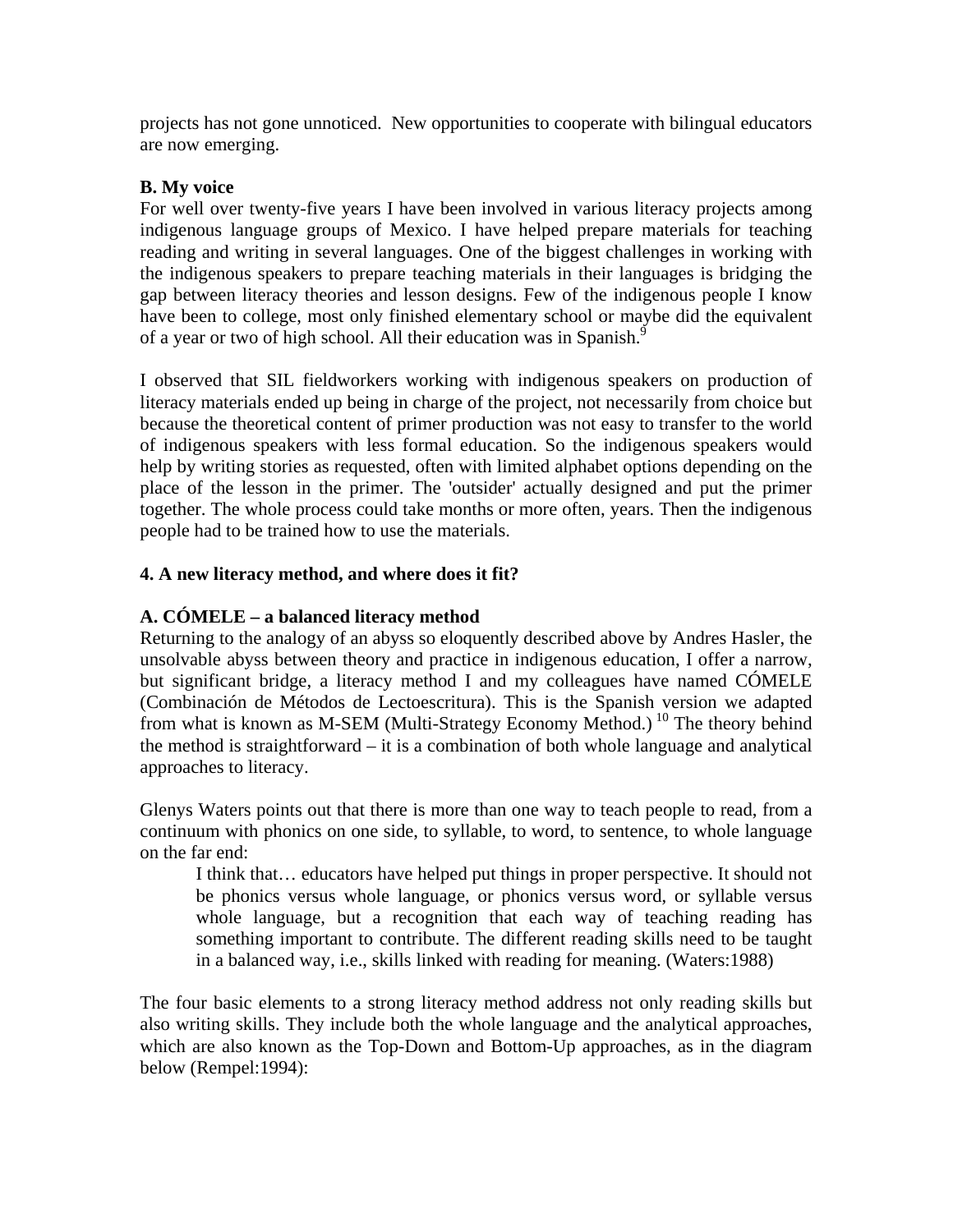|         | Top Down                      |  | Bottom Up                                                   |  |
|---------|-------------------------------|--|-------------------------------------------------------------|--|
| Reading | Whole<br>Stories-<br>language |  | natural   Word Attack - how to read<br>words at first sight |  |
| Writing | <b>Creative Writing</b>       |  | <b>Forming Letters</b><br>Spelling                          |  |

# **B. Components of a CÓMELE lesson**

Each lesson contains a story track and either a pre-primer track or a primer track.

## **Nuntajýyi lesson (Sierra Popoluca) preprimer lesson draft:**

The right side is the pre-primer track which teaches visual distinction of letters, syllables and words; and aural distinction of the sounds of their language. Pre-primer lessons do not teach the alphabet. They consist of 15-18 lessons and take about 5 weeks to teach. Persons with preliminary reading skills do not need to be taught from the pre-primer lessons but can start directly with primer lessons.

| jepe                          | meme Jepe ctapa                                                                                                                                        |
|-------------------------------|--------------------------------------------------------------------------------------------------------------------------------------------------------|
| meme                          | tsotso xapun meme                                                                                                                                      |
| $\int\limits_{0}^{\infty}$ ma | oyo meme jama                                                                                                                                          |
| Pepe                          | Pepe ciapa wayi                                                                                                                                        |
|                               |                                                                                                                                                        |
| $J_{\pm}$ $J_{\pm}$           | nits jiji xapun                                                                                                                                        |
| $c \sqrt{2} \alpha$ pa        | ctapa tsatso meme                                                                                                                                      |
| utsu                          | wayi nicu utsu                                                                                                                                         |
| $t$ suc                       | taca tsuc<br>nicu                                                                                                                                      |
|                               | Tạm Jama vip cunqui tsam<br>Icutiiálic Jém softim. Pero jauiday<br>Jém ities Jeeyucmi, siip dam icutpa<br>Jém sop l'tim, nomas Jém gallela vchocolale. |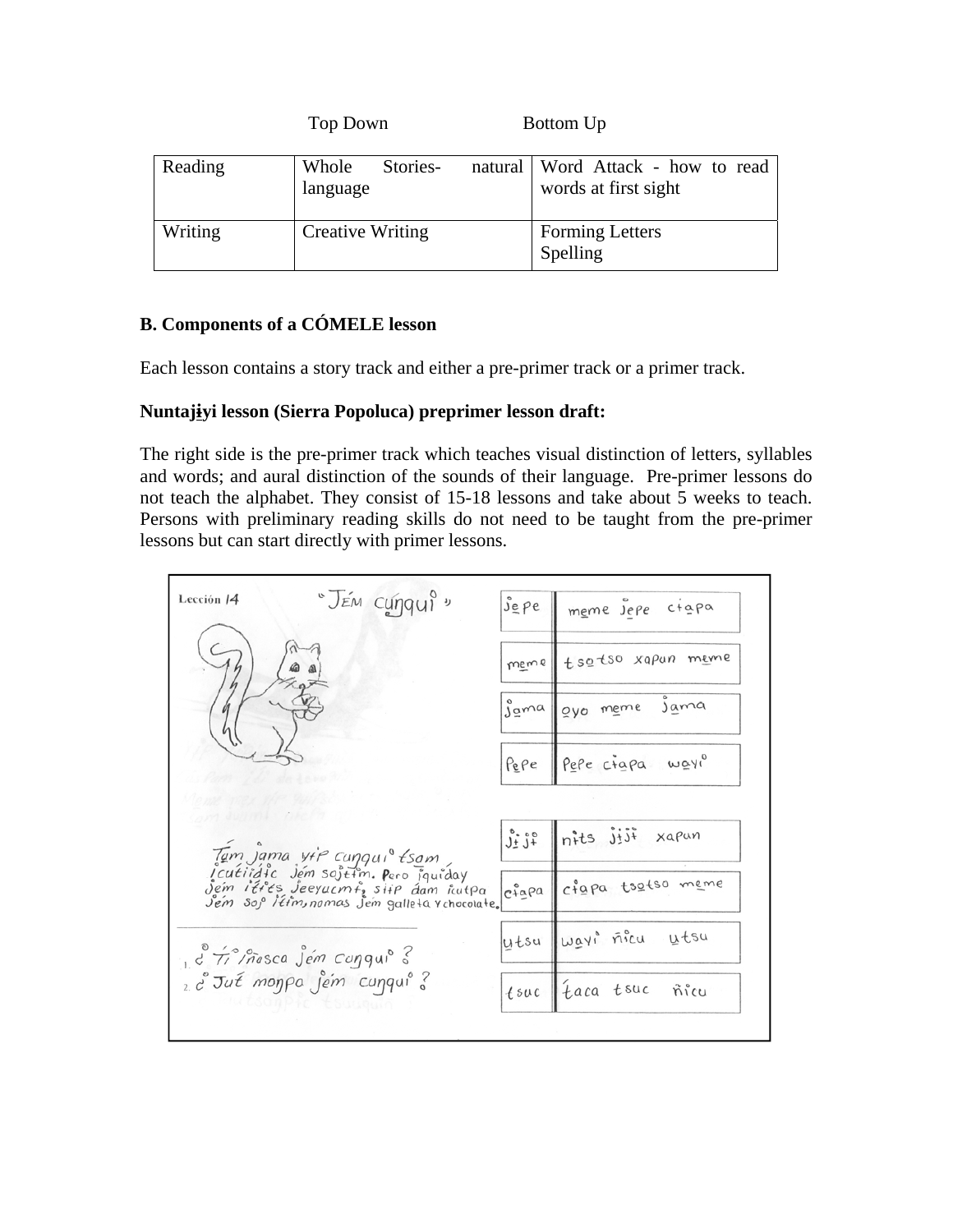### **Yuhu (Eastern Otomí) primer lesson:**

Again we see the story track, along with a primer track.

The story track takes about an hour to teach. The teaching includes focus on the whole language story, an experience as a class having to do with the key word, and group composition, individual creative writing and a free reading session. The two questions are carefully crafted: question 1 is a comprehension question, question 2 is an open question about the topic of the story, with many possible answers that require critical thinking on the part of the students.

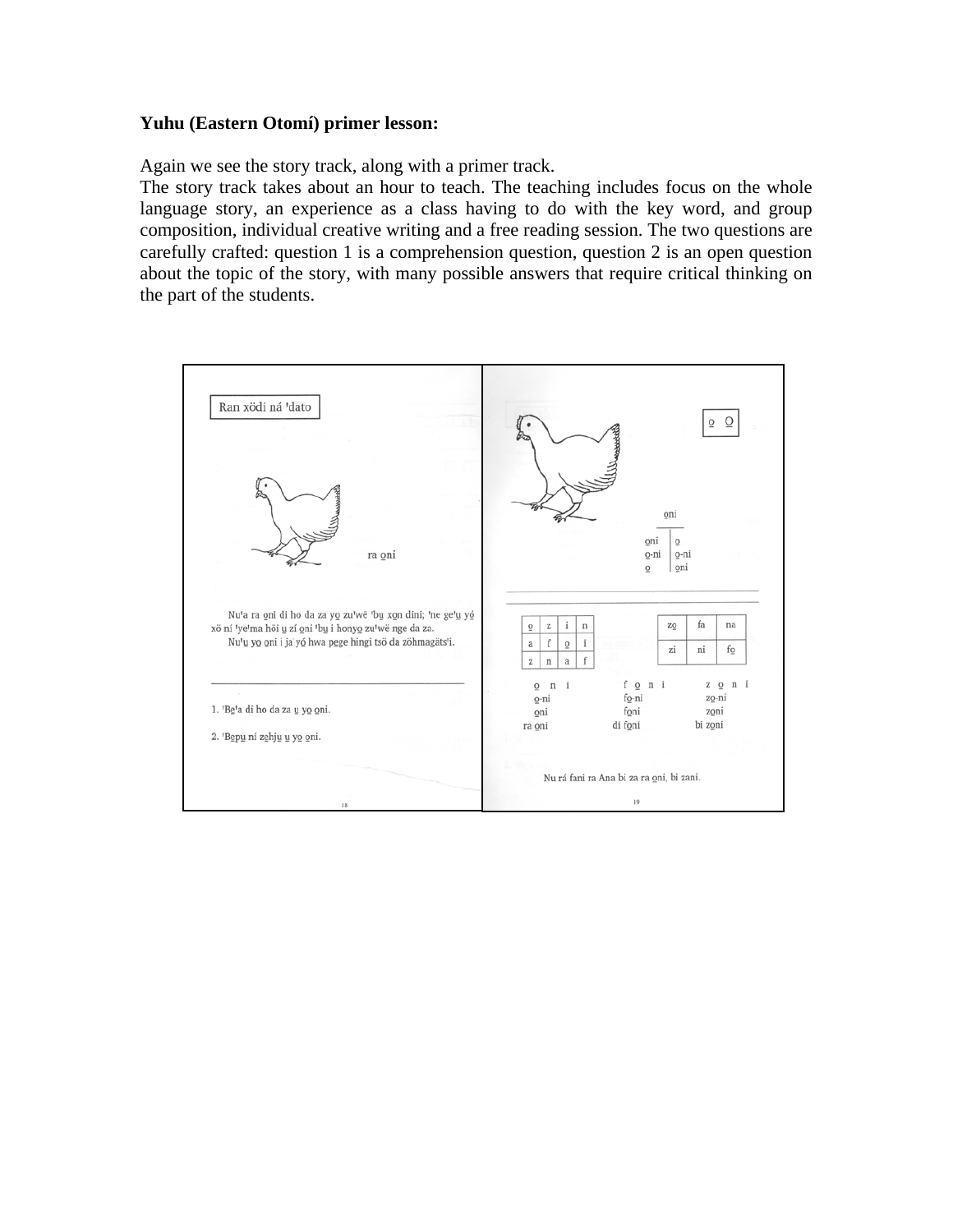#### **Mazateco de Jalapa de Díaz primer lesson draft:**

It takes about an hour to teach the right side of the lesson, called the primer track. The key word and key sound is taught, with reading exercises and writing exercises and games. Below the double lines the students are to read without the teacher's help.

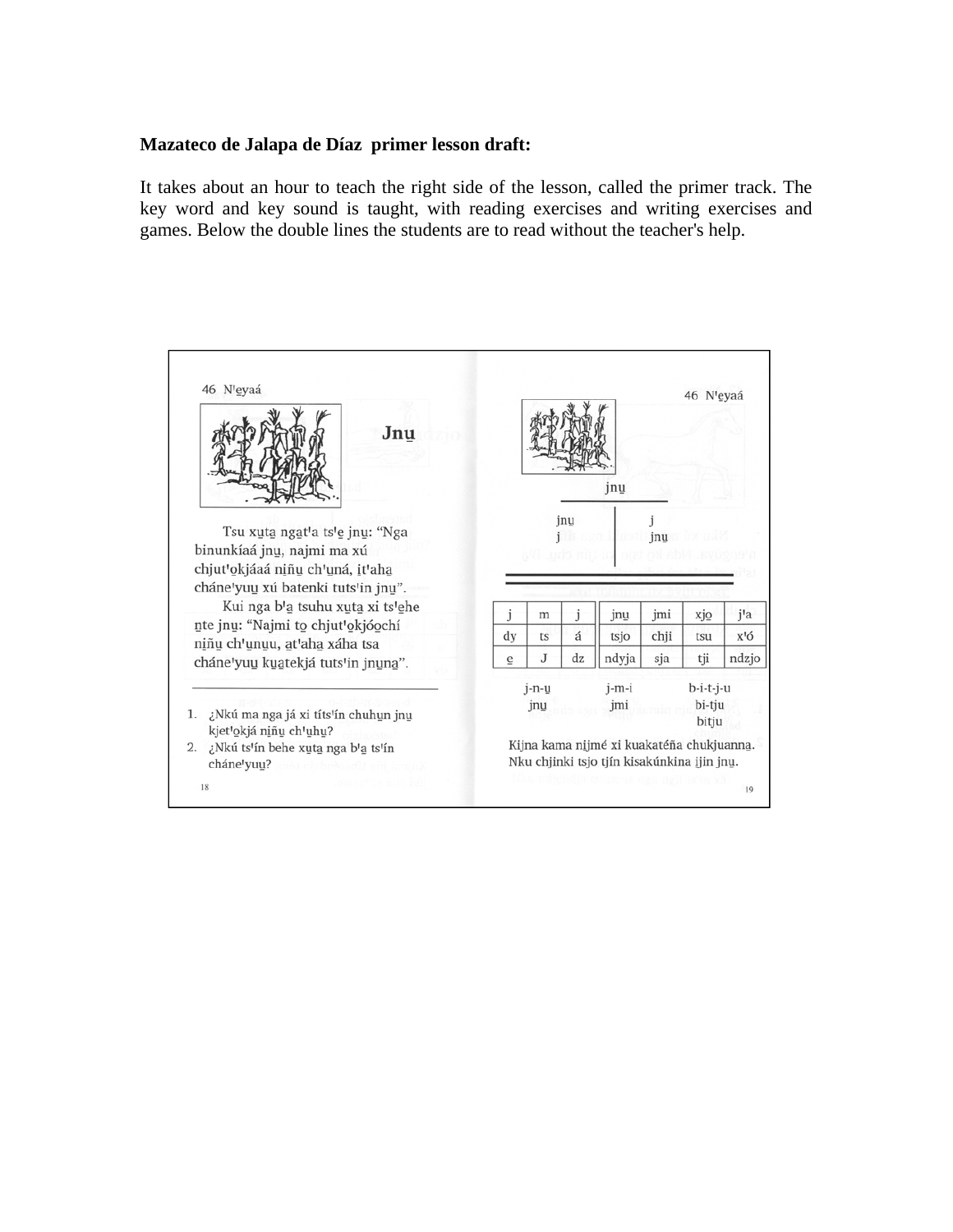## **Me'Phaa Smajiin (Tlapaneco de Zilacayotitlan) primer lesson draft:**

Again, below the double lines, the students read where the teacher indicates – but without the teacher reading first. There are various steps in this part, focusing on individual sounds, syllables, construction of new words and in later lessons (as this one is), reading a controlled text written with only the new sound and previously taught sounds. There is also a dictation exercise.



Yet another strength of CÓMELE is that it is economical to produce in terms of time and expense and training. It takes only three weeks to learn the method, produce a complete set of literacy lessons for your language, and even have some initial training in how to use the lessons created. $11$ 

# **C. CÓMELE in Mexico**

I have had the privilege of teaching the CÓMELE literacy method in three week courses three times now:

- Mexico in July 2002 ten participants representing five indigenous languages
- Mexico in July 2004 15 participants representing seven indigenous languages
- Mexico in July 2006 18 participants representing 12 indigenous languages.<sup>12</sup>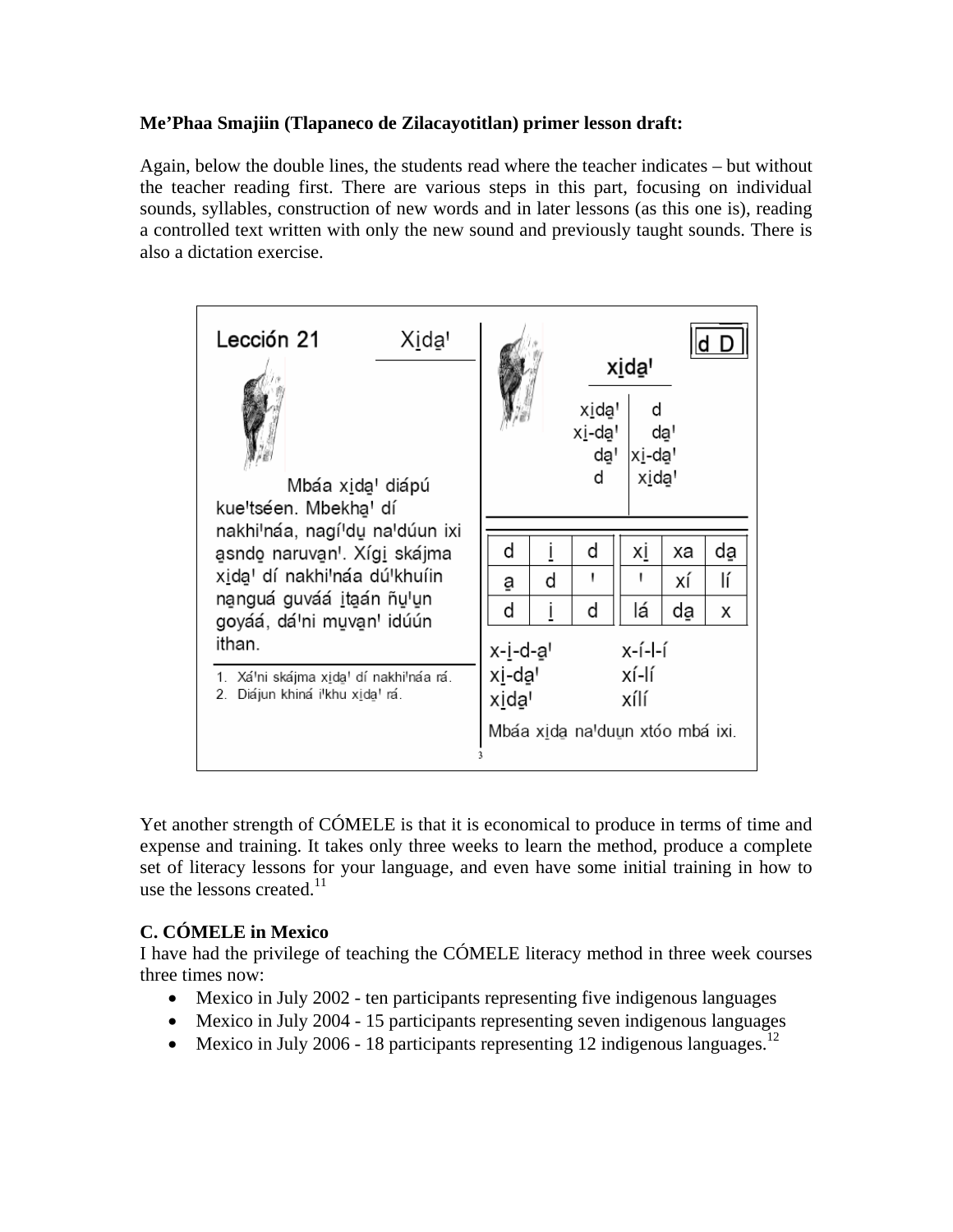## **After CÓMELE 2002:**

Of the 10 participants who came to this workshop only one was a bilingual teacher, but 5 had leadership positions in their churches. A total of 199 primer lessons were created, and 90 pre-primer lessons.

## **After CÓMELE 2004:**

Of the 15 participants who came to this workshop, 9 were bilingual teachers with a classroom, or supervisors, or in charge of training teachers or preparing indigenous language text books. The potential for the further spreading and application of this literacy method multiplied greatly. The total number of lessons produced, in seven languages: 330 primer lessons, 126 pre-primer lessons.

## **After CÓMELE 2006:**

The 18 participants (ten women and eight men) speaking a total of 12 languages, learned the CÓMELE literacy method, applied it to their languages, created a total of 197 prereading-writing lessons and 327 reading-writing lessons, and produced these lessons in 30 preliminary books. Each student practice-taught each of the three modules which comprise the pre-reading-writing and reading-writing lessons. More than 70 additional lessons were completed in the days following the workshop as not all the participants were able to create all the lessons they needed for their language during the three week period.

The CÓMELE method has also been passed on outside of the formal workshop experience. One team consisting of an SIL colleague and 3 native speakers of an indigenous language prepared a set of lessons, with minimal input from me and my CÓMELE team. The 3 native speakers are now team-teaching in three schools in an after school program. They are not bilingual teachers but are respected for their knowledge and the success all are seeing through this method. One of the three who are team-teaching was my teaching assistant at the July 2006 CÓMELE course.

In light of the above history and results (also see Appendix A) it is clear that CÓMELE's unique strengths are especially appropriate for this period in Mexico's indigenous educational history.

- The materials are easy to produce.
- The method is transferable in the LWC to individuals who then can apply it to their own languages.
- The reading-writing lessons are created entirely by the native speakers, so the content reflects their culture and views of life.
- Because they have learned the CÓMELE method, they can revise and edit their lessons as needed, in their own villages.
- They don't have to wait for materials to arrive from Mexico City or deal with errors introduced into the texts by people who don't know their language.
- These lessons are theirs to teach and share.  $^{13}$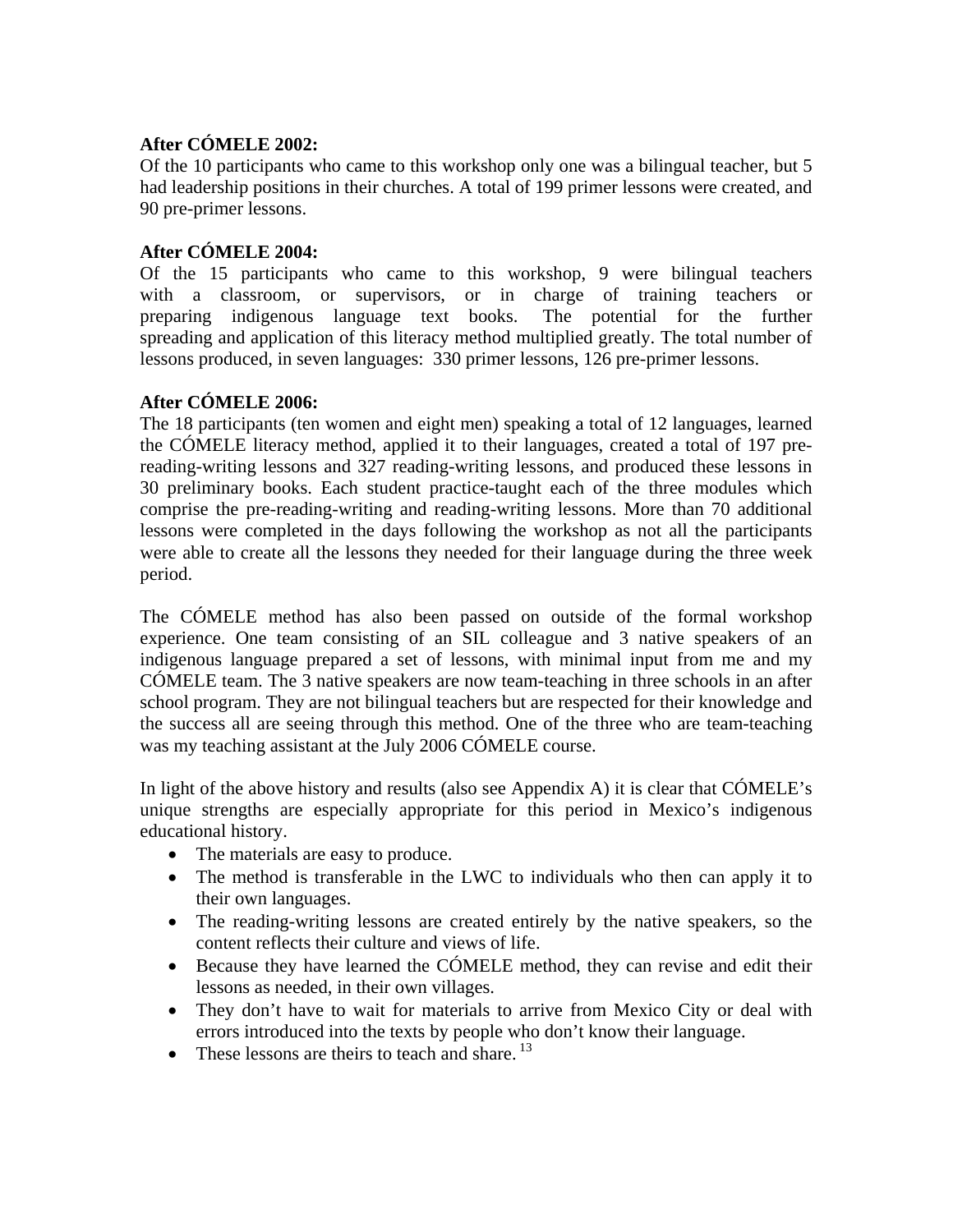### **4. CÓMELE voices**

Voice of a husband-wife team of bilingual school teachers who were in the first graduating class of bilingual teachers in 1964, with 40 years experience in the bilingual school system of Mexico, spoken while attending the CÓMELE course:

We have been to many, many workshops and training courses over the years, but we have never taken a course so helpful as this.

Voice of a bilingual teacher taking the CÓMELE course:

All the other training workshops I have attended are about 'teoría, teoría, teoría' but they don't teach us how to apply it.

Voice of a state supervisor for bilingual education, after seeing a demonstration CÓMELE lesson taught by a Nahuatl man who designed the lessons in his language, and co-teaches Náhuatl literacy with two other Nahuatl friends in three bilingual schools:

We must implement this method in all our bilingual education programs in the state!

Voice of a Tepehua mother regarding her second grader who read me a text easily in their language (and who was being taught with CÓMELE lessons in her language):

She can read anything. She can write too.

Voice of a man who taught CÓMELE lessons in his language in five schools, during after school classes, for a year:

All the teachers are happy that I am there, because the kids are really learning to read and write Tének. They all want me to come back next year.

Voice of the principal author of CÓMELE lessons in Tének:

I taught two young women the CÓMELE method and gave them the lessons. They have taught 16 kids. I tested the kids and they can really read and write Tének now.

Voice of a CÓMELE graduate who nine months later taught the CÓMELE method to Mayo and Raramuri speakers in northern Mexico:

They were enthusiastic about the method, because it is so practical. Also they said it was really good to have a teacher come who is an indigenous person like them.

## **5. The future of CÓMELE…**

Three things impress me about the CÓMELE literacy method:

1. It is simple enough to be transferable through a second language. $14$ 

2. Because the format is fixed, lessons can be produced quickly by indigenous authors. The stories are natural and culturally appropriate.

3. Most importantly, CÓMELE places the power of creating the materials directly into the hands of the indigenous speakers at the community level, and the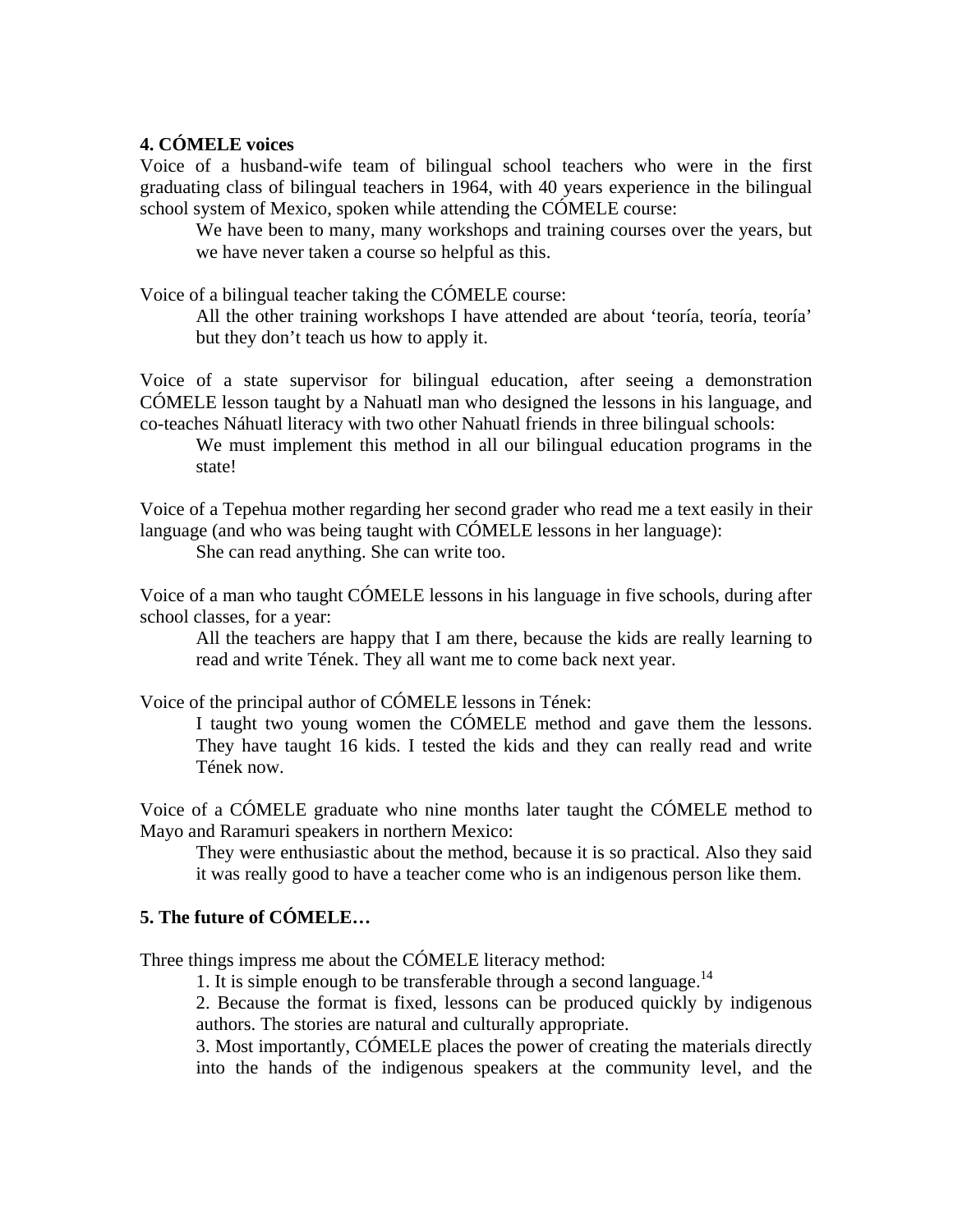ownership of these materials is clear. Their pride in producing these draft copies of their very own materials is hard to express adequately.

CÓMELE offers a great deal of flexibility according to the particular cultural models and discourse structures of indigenous people creating the lessons. The lessons can be taught one-on-one, to a small group, or a large group. Lesson content can focus on children or be prepared for adults. Lessons can be prepared according to a theme, such as farming, or cultural values or beliefs.

The method involves both individual and group participation and can be modified according to preference. All the writing and reading is done in the indigenous language, and each lesson's story is written by native authors and is not tied to the structure of the Spanish language. The whole-language aspect of CÓMELE offers incredible freedom of expression for both students and teacher, yet the structure of the analytical side of CÓMELE develops accuracy in reading and writing the indigenous language, and should perhaps appease any obligation or expectation on the part of supervisors or educational leaders for a more western-based model of teaching-learning.

It is important to keep in mind that the primers produced through this method are obviously not the complete answer to the need for literature in a given language. But the prominent focus on creative and accurate writing as well as reading should produce individuals who can begin to develop vernacular literature – a desperate need among indigenous language communities.

Richard Ruiz has explained why effective language development must be connected to the ground level:

Language maintenance and efforts to reverse language shift in

non-LWC communities require endoglossic policies. These policies, by themselves, will have little effect on language behavior. The implementation plans that accompany them must work to strengthen both instrumental and sentimental functions for the indigenous language in the community. They also must be comprehensive in scope. Generally, the more formal the contexts in which the language policy is implemented, the less effect it will have in language maintenance. Since languages live in communities, the common life activities of the community must be the targets of language policies. This means that the electronic and print media, social activities, social service providers, and other everyday centers of community life must be included in the implementation strategies by which language policies are promoted. In this way, our language policies have more of a chance to become more closely associated with our language behavior. (Ruiz:1995)

This CÓMELE method has significant potential, not only in meeting governmental mandates for decentralization of education, but also in placing ownership for indigenous language literacy directly into the hands of the mother-tongue speakers at the community level.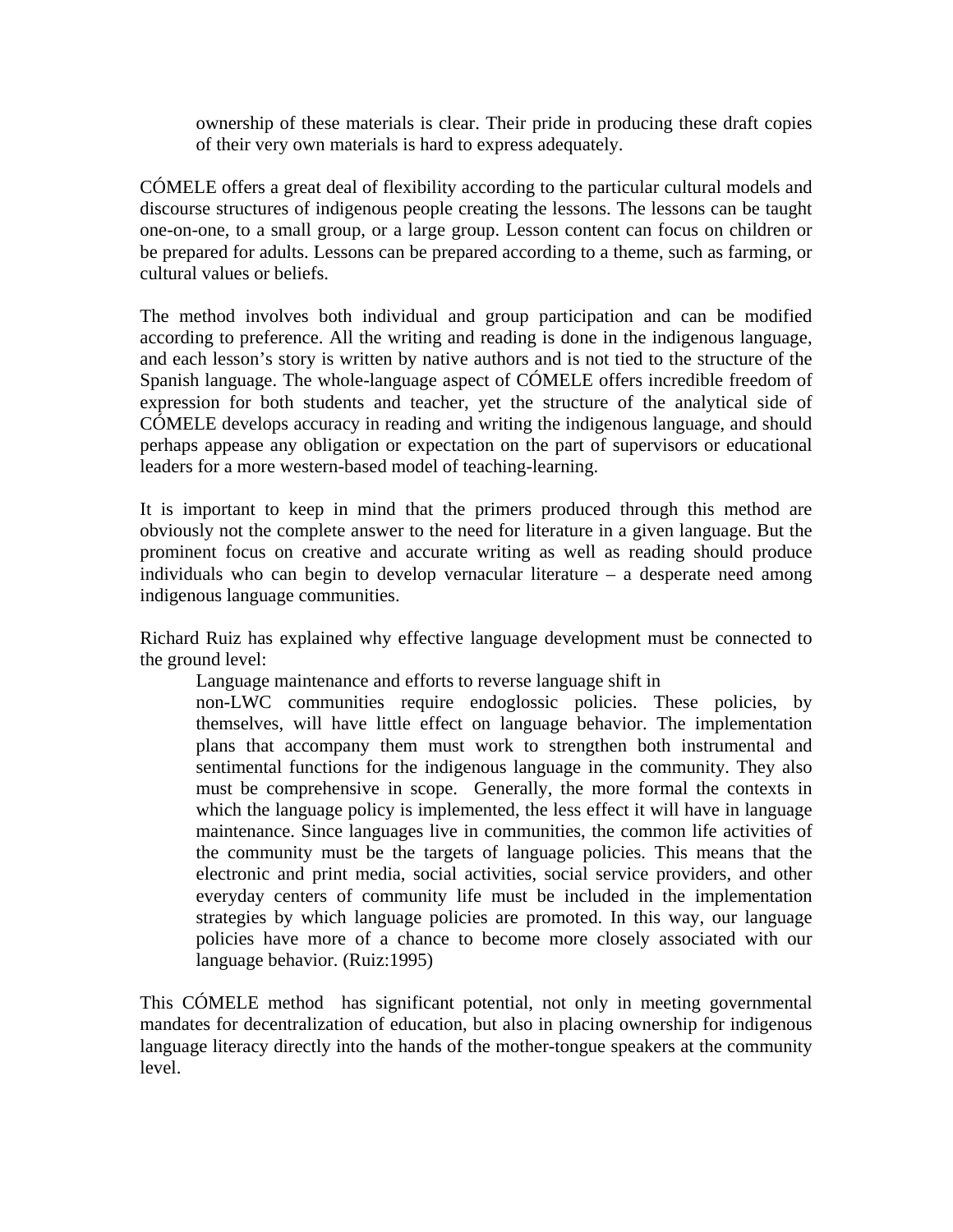## **Appendix A**

## **Follow up from CÓMELE 2002**

**Team 1** taught through all the primer lessons (30 lessons) with 9 adults who are now writing and reading their language.

**\_\_\_\_\_\_\_\_\_\_\_\_\_\_\_\_\_\_\_\_\_\_\_\_\_\_\_\_\_\_\_\_\_\_\_\_\_\_\_\_\_\_\_\_\_\_\_\_\_\_\_\_\_\_\_\_\_\_\_\_\_\_\_\_\_** 

**Team 2** used their materials in a bilingual school teaching a second grade class, and taught other grade levels using their CÓMELE materials, until ill health forced him to stop. The second member of team 2 used the lessons intermittently to help the Nahuatl teachers in his town's school teach children reading and writing in Tepehua. A problem with hearing eventually stopped him from teaching all the lessons.

**Team 3** though successful in creating the lessons, did not find an adequate place to test teach them, they are not connected to the bilingual schools. These materials were used by some individuals to teach their children to read their language.

**Team 4** went on to edit their lessons and publish them for use in a wide area, they shared them with others, and began a class that was closed when it was seen as competition with local teachers. I have no recent news of how they are using their CÓMELE lessons.

**Team 5** contained one especially gifted man, L, who although not a bilingual teacher was eager to learn how to help his people become literate in their own language. He taught two young women the method, and they in turn taught about 15 children all the lessons. He personally tested the children and was thrilled to see they had truly learned to read and write their language. He also taught the method to a friend who then got permission to test teach the lessons in five public schools for about 5 months. Students came on their own time, after school hours. The children who studied all the lessons were honored with special certificates and a final party. The teachers asked this man to return again the next year. Meanwhile, L had shared with some colleagues in UNTI (Unión Nacional de Traductores Indígenas) about this wonderful literacy method, and promptly was invited to travel to Chihuahua to teach speakers of two other indigenous languages how to make CÓMELE lessons. He agreed, and using only Spanish (as the LWC) taught them CÓMELE and they prepared their lessons. He made a second trip later to review their work and advise them. It was this same man, L, whom I invited to help me teach the CÓMELE course in 2004.

## **Follow up from CÓMELE 2004**

**Team 1** – One person only. He had previous experience teaching reading in his language and planned to use his materials in the several reading classes he held for adults and children. (I have not heard any more from him).

**Team 2** – One person only. This man had the incredible challenge of preparing a total of 69 lessons, to cover all the sounds in his language, plus review lessons. He not only drafted all the lessons, he also keyboarded them onto his laptop. And he was the first of all the teams to turn in his complete set of lessons. He later sent me a copy of his revised lessons, all printed out. (I have not heard how he has used his lessons, but he is a bilingual school teacher and was intending to teach the method to fellow teachers and share his materials.)

**Team 3** – This was a four person team. They have revised their lessons three times, and done some initial teaching with them. They have not taught through all the lessons yet.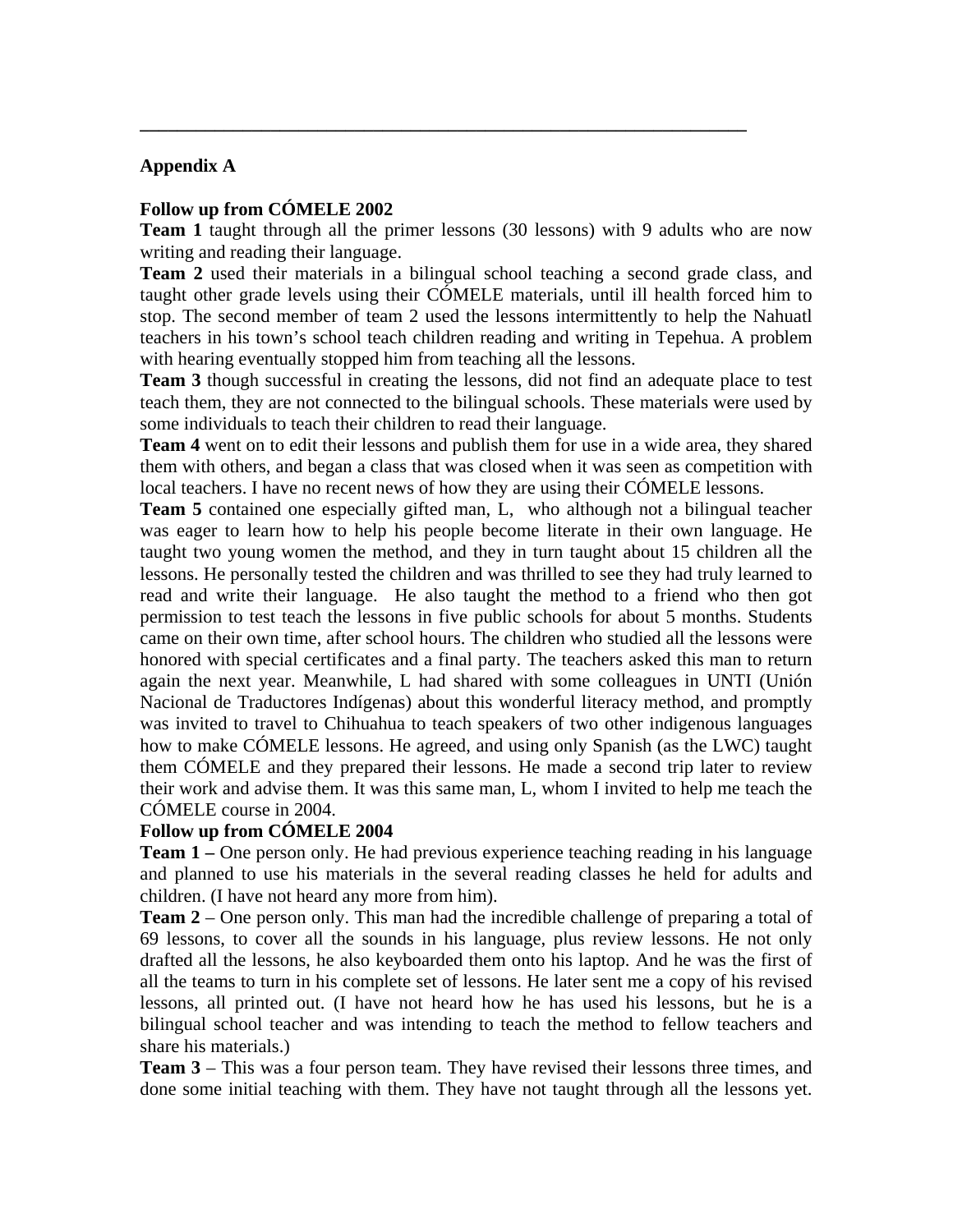One SIL colleague has visited their area to give further review and help with preparing to teach the lessons. None of the four are bilingual teachers. They have taught the lessons in a Catholic church context, and as a community service open to all.

**Team 4** – Two people, neither bilingual teachers. They intended to use their lessons in the church context or to teach community classes. I have had no word from them.

**Team 5** – This husband-wife team have 40 years of experience as bilingual teachers. They have taught two three-day sessions to train fellow teachers in their region how to use the CÓMELE method and materials. I have no further data as to whether the materials have been test taught with children in actual classrooms yet.

**Team 6** – two bilingual teachers. The most recent word I'd heard was that one of them was going to use the materials this past school year as he was finally out of the office and back teaching in a class. The other was still holding an office job and had not test taught the lessons.

**Team 7** – two bilingual teachers and one non-teacher. This team revised their lessons twice and have shared them with others, but I don't know if anyone has actually used them yet. The challenge for the bilingual teachers is how to fit the teaching of literacy lessons around the daily required subject matter. This comes up over and over in conversation. In order to teach CÓMELE during class time, they would be omitting something required by law to teach. The option of after class instruction is appealing only to the highly dedicated few. This team does intend to teach these lessons, but they haven't solved the logistics yet. One member of the team is currently on a scholarship studying in Peru.

## **Follow-up from CÓMELE 2006:**

The results are not yet in.

#### **Endnotes:**

 $\overline{a}$ 

 $1$  Today the indigenous population of Mexico is estimated at 8-12 million people. They live in all 32 states and territories, but primarily in 24 states. ( INEGI:2006)

Government statistics show that 75% of indigenous people haven't completed elementary school, twice the national average, and more than 30% are illiterate, three times the national average. (Geri Smith:2006) 2  $^{2}$ Unless otherwise noted, all these voices were heard by the author personally, in her travels and work in Oaxaca, Veracruz, Michoacan and Mexico City. All conversations with Tepehua speakers were in Tepehua. All the other conversations were in Spanish, except for one in Popoluca. The quotes are not verbatim, because they were not recorded. But they are as true to the original conversations as the author can make them.

 $3$  The Tepehuas referred to here and in subsequent paragraphs come from either the Tlachichilco Tepehua language community or the Pisaflores Tepehua language community. Both regions are located in the north of the state of Veracruz.

<sup>4</sup> see Ley General de Derechos Lingüísticos de Los Pueblos Indígenas

 $^5$  As reported to the author by her husband, who was present at said conference.

<sup>&</sup>lt;sup>6</sup> Excerpt from email essay by Andrés Hasler to members of AMLA, October 2004.

 $<sup>7</sup>$  A Pisaflores Tepehua bilingual teacher who is a friend of mine does have an assignment in her home</sup> town. But her husband, who is a Nahuatl speaker, was assigned to an Otomí area, and had to travel out of the Pisaflores Tepehua area, through the Tlachichilco Tepehua area, finally reaching the Otomí area. This is an all day journey on microbus or truck, including a two hour hike.

<sup>&</sup>lt;sup>8</sup> Mexico has a long tradition of separation of church and state. And those trained as bilingual teachers may be uncomfortable working with anyone who professes a belief in God.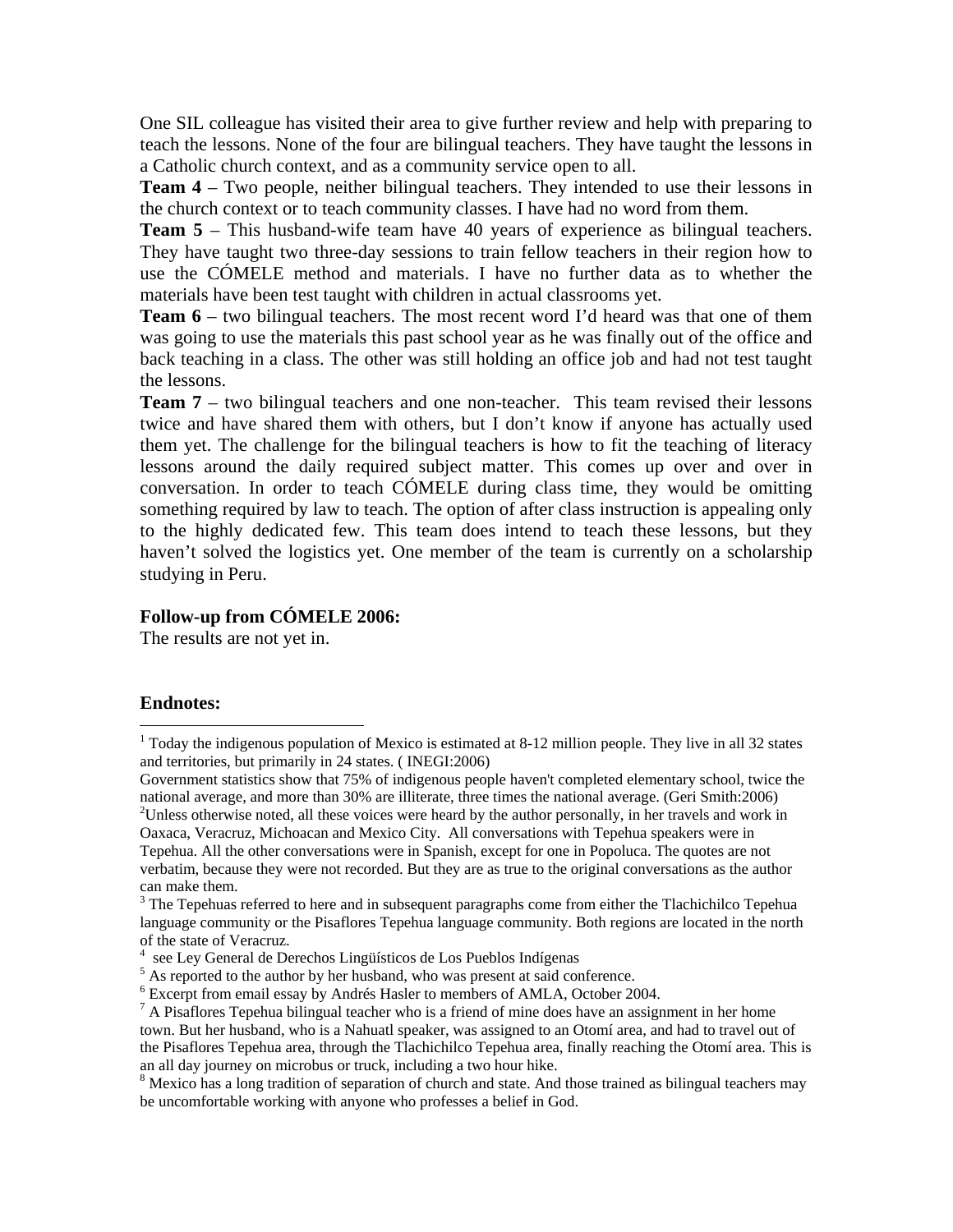-<br>9  $9^9$  Except for one person I know who is studying in the U.S. in a state university.

<sup>10</sup> "my colleagues" refers to the Spanish Editing department of SIL-Mexico, as well as Jan Johnson and Mary Hopkins, literacy consultants with SIL-Mexico.

The literacy method called CÓMELE in Spanish is derived from the Multi-Strategy Economy Model (M-SEM). M-SEM was developed by SIL literacy specialists working among lesser-known language groups of Papua New Guinea. (It, in turn, was derived from the original Multi-strategy method developed by Stringer and Faraclas.) M-SEM has been successfully used in language areas with little access to formal education. I heard about M-SEM from a colleague, Robin Rempel, who was its primary developer. She first worked in Papua New Guinea and is now working in Kenya. She has found the M-SEM useful in Kenya as well as Papua New Guinea, and other colleagues have used it in Nigeria. All the materials available for this method were prepared in English because both Papua New Guinea and Kenya use English as an official language.

 $\frac{11}{11}$  For those who have not had the experience of preparing literacy materials in newly written languages, it should be mentioned again that the time involved in preparing a set of lessons for reading and writing in other methods can easily take months and even years. I heard of a set of reading primers that were completed for the Dinee, the Navajo, which had been 12 years in the making.<br><sup>12</sup> I led a third CÓMELE workshop in July 2006 after the WAIL presentation of this paper in April 2006.

 $13$  This period in Mexico's history is perhaps the most favorable yet for indigenous language communities as far as government policy. Yet the local communities must take more and more ownership of their own education. One of the best comments I have found on the positive and negative aspects of bilingual education follows: 'The argument for bilingual education has been proposed by those who favored the indigenous languages (an early example being Ignacio Ramirez, governor of the state of Mexico in 1857) and those who wished them destroyed (such as Justo Sierra, Minister of Education at the turn of the 19th century). (Heath) This paradox is still observed in our times. "Native languages are under assault in Mexico. Education appears to be the 'villain', and bilingualism its weapon. Paradoxically, if native languages are to thrive in the next millennium, their salvation likewise will be education and bilingualism their hope.' (McCaa and Mills:117)

 $14$  It should be mentioned that the first two days of a CÓMELE workshop are extremely challenging to the participants, and they all admitted later that they were overwhelmed with all the new concepts and enormity of the task. The CÓMELE 2002 participant who on his own taught a CÓMELE course in northern Mexico, and reported by email to me about teaching this method to Mayo and Rarámuri speakers, said, 'The head of the Rarámuri translation committee told me that towards the beginning of the workshop she was about to leave because she couldn't understand it and it seemed really difficult, but as the workshop continued she began to get it, and she realized that this would be really useful and practical for them to teach their own people.' (My translation from an email written in Spanish.)

#### **References**

- **Hamel, Rainer Enrique.** 1997. 'Language conflict and language shift: a sociolinguistic framework for linguistic human rights.' *International Journal of the Sociology of Language* Vol. 127. Walter de Gruyter.
- **Hasler Hangert, Andres.** 2004. 'La educación indígena y el estado mexicano.' Email essay sent to members of Asociación Mexicana de Lingüística Aplicada October 22, 2004.
- **Heath, Shirley Brice.** 1972. Telling Tongues: Language Policy in Mexico, Colony to Nation. Teachers College Press. New York and London.